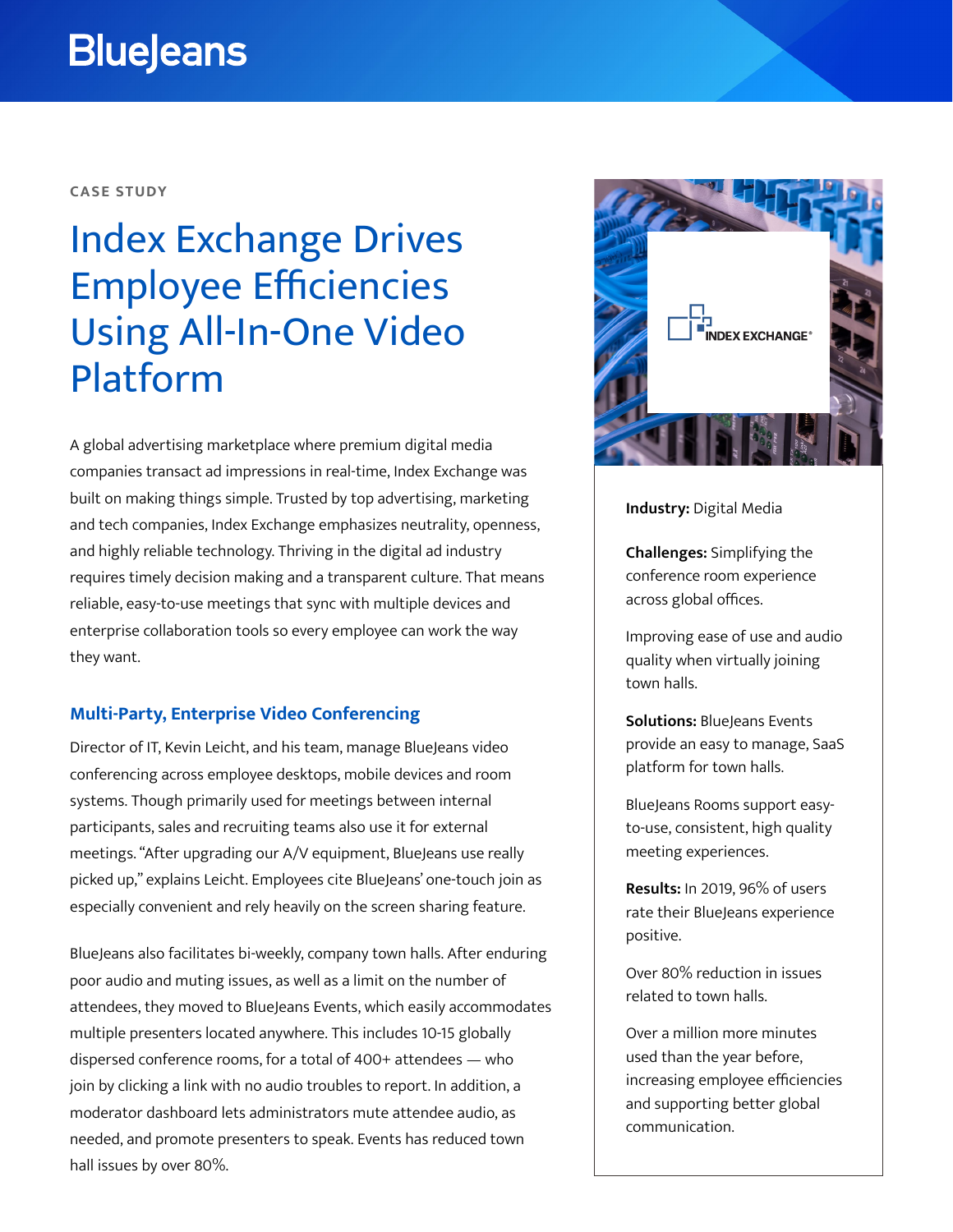"We found huge improvements in user acceptance, satisfaction, and experienced a lot fewer problems. It's so simple for users; there's not much to go wrong."

**– KEVIN LEICHT, DIRECTOR OF IT, INDEX EXCHANGE**

### **Modernizing the Huddle Room Experience**

Index Exchange primarily employs two types of room setups. BlueJeans Rooms, featuring the Dolby Conference phone, and traditional rooms using Polycom Trio 8800s running BlueJeans with iPads as control panels. Both options support an easy, consistent user experience. "We found huge improvements in user acceptance, satisfaction, and have experienced a lot fewer problems," says Leicht. "It's so simple for users; there's not much to go wrong." The Dolby Conference Phone established a dependable foundation. "It's peace of mind for IT," says Joseph Cotaj, IT Support Analyst. "With those units installed, reliability is never something we have to worry about."

They've even deployed BlueJeans Rooms in international offices without remote IT personnel. Prior to BlueJeans, Ray Perez, an IT team member, had to keep track of unique IDs for each meeting. "The one-touch join is my favorite thing about BlueJeans," he says. "Once a user hits the button, they're in. There's nothing else to do. People rave about it."

One room, accommodating 15-20 people, featured a Logitech camera paired with a Polycom device. This room historically produced bad audio. Working around these issues wasted a lot of time. After converting it to a BlueJeans Room, with plug and play deployment, users were instantly hooked. "It took me 20 minutes to deploy," explains Perez. As a result, meeting leaders cite BlueJeans Rooms as a key to better global communication.

## **Popular Tool Integrations and Valuable Meeting Analytics**

Jumping into a quick, on the fly, BlueJeans meeting is important for employees. Using the BlueJeans integration with Slack, one command launches the BlueJeans app so users can moderate, or instantly join the meeting. "Slack users just click and they're in a meeting. For me, it's as good as the one-touch join," offers Perez. Additionally, the BlueJeans' click-to-join, webRTC link and Outlook calendar integration support employee efficiencies.